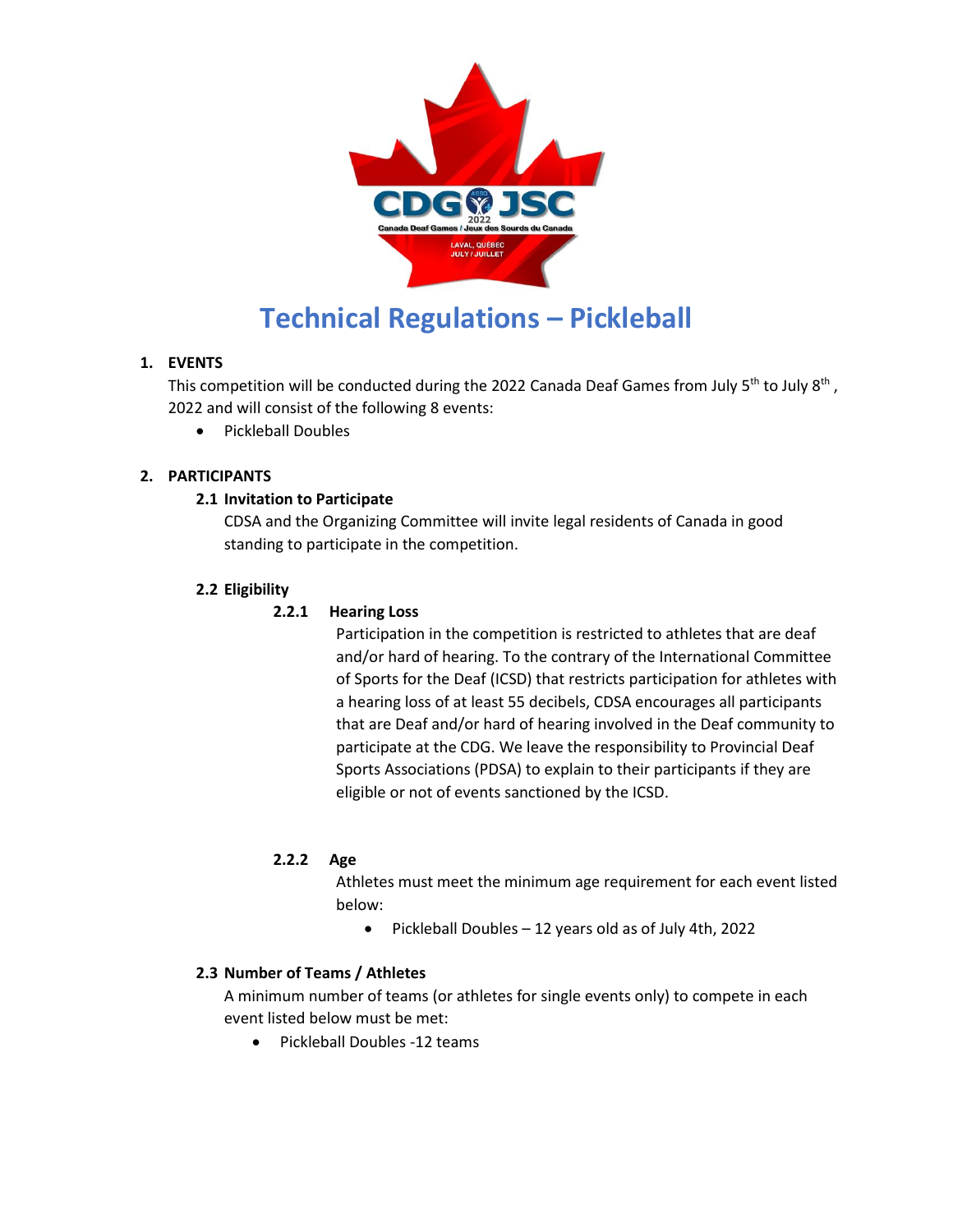#### **3 COMPETITION RULES AND REGULATIONS**

#### **3.1 Technical Organization**

Canadian Deaf Sports Association (CDSA) is responsible for the technical organization of the competition in conjunction with Pickleball Canada.

#### **3.2 Technical Committee**

The Technical Committee is compromised of the CDSA Technical Director and other members nominated by the CDG 2022 Organizing Committee and approved by CDSA:

Rob Cundy – CDSA Technical Director (Chair) To be determined – Chief Umpire Fallon Casista-Bolduc et Michèle Dion – CDG 2022 Representative

#### **3.3 Competition Rules**

The competitions will be conducted in accordance with the Rules and Regulations of Pickleball Canada (version: IFP - [2019 Official Tournament Rulebook\)](https://pickleballcanada.org/docs/2019-USAPA-Official-Tournament-Rulebook.pdf). In case of disagreement in the interpretation of the Rules and Regulations, the English text shall prevail.

## **3.4 Competition Format**

## **3.4.1 First step**

- All players will play in rotating doubles (each player will play a different partner).
- Three groups 8 players each group. Each player plays 7 games.
- Each individual will earn W/L record plus points earned in case ties.

## **3.4.2 Second step**

- Top 12 players based on results will play in fixed doubles elimination round for 1st, 2nd and 3rd team medals. Example: #1 player will partner with #7, #2 with #8, etc.
- Bottom 12 players based on results will play in fixed doubles elimination round - for 1st, 2nd and 3rd team medals. Example: #13 player will partner with #19, #14 with #20, etc

## **3.5 Competition Equipment**

All equipment used during competition must comply with the Pickleball Canada Rules and Regulations.

## **3.6 Competition Clothing**

Participants must wear competitive uniforms in accordance with the Pickleball Canada Rules and Regulations.